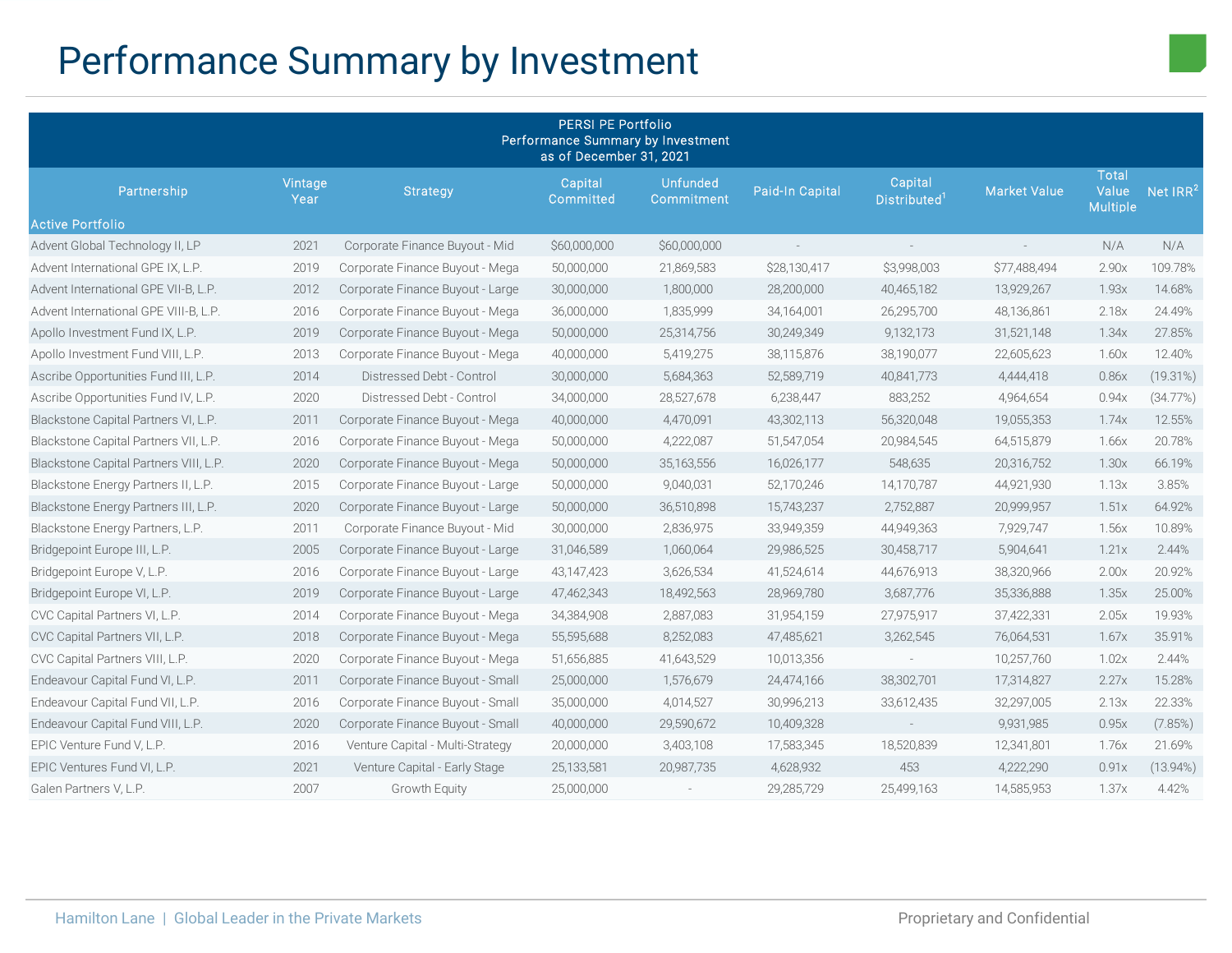# Performance Summary by Investment

| <b>PERSI PE Portfolio</b><br>Performance Summary by Investment<br>as of December 31, 2021 |                 |                                  |                      |                               |                 |                                     |                     |                                          |                      |
|-------------------------------------------------------------------------------------------|-----------------|----------------------------------|----------------------|-------------------------------|-----------------|-------------------------------------|---------------------|------------------------------------------|----------------------|
| Partnership                                                                               | Vintage<br>Year | <b>Strategy</b>                  | Capital<br>Committed | <b>Unfunded</b><br>Commitment | Paid-In Capital | Capital<br>Distributed <sup>1</sup> | <b>Market Value</b> | <b>Total</b><br>Value<br><b>Multiple</b> | Net IRR <sup>2</sup> |
| Green Equity Investors CF, L.P.                                                           | 2021            | Corporate Finance Buyout - Large | 18,663,946           | 3,351,260                     | 17,180,203      | 7,238,343                           | 14,485,362          | 1.26x                                    | 26.97%               |
| Hamilton Lane Co-Investment Fund II, L.P.                                                 | 2008            | Co/Direct Investment             | 40,000,000           | 1,202,335                     | 43,477,676      | 69,788,236                          | 6,136,862           | 1.75x                                    | 13.97%               |
| Hamilton Lane Co-Investment Fund III, L.P.                                                | 2014            | Co/Direct Investment             | 40,000,000           | 10,114,923                    | 37,618,159      | 44,339,226                          | 26,321,260          | 1.88x                                    | 17.36%               |
| Hamilton Lane Co-Investment Fund IV, L.P.                                                 | 2018            | Co/Direct Investment             | 40,000,000           | 8,639,039                     | 36,906,949      | 15,950,079                          | 53,956,212          | 1.89x                                    | 34.65%               |
| Hamilton Lane Equity Opportunities Fund V, L.F                                            | 2020            | Co/Direct Investment             | 60,000,000           | 32,127,733                    | 27,926,559      | 71,090                              | 29,724,996          | 1.07x                                    | 20.66%               |
| Hamilton Lane Secondary Fund III, L.P.                                                    | 2012            | Secondaries - Fund-of-Funds      | 20,000,000           | 8,205,530                     | 15,731,065      | 17,790,527                          | 3,282,273           | 1.34x                                    | 9.88%                |
| Hamilton Lane Secondary Fund IV, L.P.                                                     | 2016            | Secondaries - Fund-of-Funds      | 50,000,000           | 20,836,379                    | 42,866,504      | 31,052,588                          | 40,717,277          | 1.67x                                    | 22.79%               |
| Hamilton Lane Secondary Fund V, L.P.                                                      | 2019            | Secondaries - Fund-of-Funds      | 50,000,000           | 27,400,184                    | 25,908,987      | 3,498,275                           | 33,103,317          | 1.41x                                    | 48.87%               |
| IDA-West Energy Fund                                                                      | 1996            | Co/Direct Investment             | 3,275,000            | $\sim$                        | 3,275,000       | 15,702,244                          | 3,275,000           | 5.79x                                    | 57.02%               |
| KKR 2006 Fund, L.P.                                                                       | 2006            | Corporate Finance Buyout - Mega  | 40,000,000           | 660,758                       | 43,420,902      | 72,683,769                          | 5,871,152           | 1.81x                                    | 9.17%                |
| KKR Americas Fund XII, L.P.                                                               | 2017            | Corporate Finance Buyout - Mega  | 50,000,000           | 7,025,505                     | 46,791,588      | 14,622,753                          | 85,981,729          | 2.15x                                    | 40.99%               |
| KKR North America Fund XI, L.P.                                                           | 2013            | Corporate Finance Buyout - Mega  | 30,000,000           | 1,535,163                     | 35,507,019      | 50,979,755                          | 26,682,064          | 2.19x                                    | 19.83%               |
| KKR North America Fund XIII SCSp                                                          | 2021            | Corporate Finance Buyout - Mega  | 55,000,000           | 55,000,000                    | $\sim$          | $\sim$                              | (211,678)           | N/A                                      | N/A                  |
| Kohlberg Investors IX, L.P.                                                               | 2020            | Corporate Finance Buyout - Large | 50,000,000           | 27,721,456                    | 23,588,976      | 1,470,542                           | 28,258,465          | 1.26x                                    | 80.62%               |
| Kohlberg Investors VIII, L.P.                                                             | 2017            | Corporate Finance Buyout - Mid   | 50,000,000           | 10,027,365                    | 46,417,707      | 33,489,332                          | 48,201,075          | 1.76x                                    | 24.21%               |
| Lindsay Goldberg IV, L.P.                                                                 | 2015            | Corporate Finance Buyout - Large | 50,000,000           | 9,471,891                     | 40,739,288      | 61,311,481                          | 27,170,742          | 2.17x                                    | 35.34%               |
| Lindsay Goldberg V, L.P.                                                                  | 2020            | Corporate Finance Buyout - Large | 50,000,000           | 41,300,135                    | 9,424,708       | 748,206                             | 14,107,535          | 1.58x                                    | 198.18%              |
| Providence Equity Partners VII, L.P.                                                      | 2012            | Corporate Finance Buyout - Large | 40,000,000           | 3,237,397                     | 56,007,682      | 75,511,214                          | 39,835,813          | 2.06x                                    | 23.45%               |
| Silver Lake Partners V, L.P.                                                              | 2018            | Corporate Finance Buyout - Mega  | 44,000,000           | 6,024,704                     | 43,137,034      | 12,519,526                          | 61,837,878          | 1.72x                                    | 28.81%               |
| Silver Lake Partners VI, L.P.                                                             | 2020            | Corporate Finance Buyout - Mega  | 50,000,000           | 30,401,003                    | 22,666,087      | 3,067,090                           | 25,238,800          | 1.25x                                    | 46.66%               |
| Sorenson Capital Partners IV, L.P.                                                        | 2021            | Corporate Finance Buyout - Small | 50,000,000           | 23,780,899                    | 23,864,873      | 4,482                               | 32,705,180          | 1.37x                                    | 104.72%              |
| TPG Growth II, L.P.                                                                       | 2011            | Corporate Finance Buyout - Mid   | 30,000,000           | 1,061,955                     | 33,539,526      | 57,740,286                          | 8,483,313           | 1.97x                                    | 15.97%               |
| TPG Growth III, L.P.                                                                      | 2016            | Corporate Finance Buyout - Large | 40,000,000           | 5,104,097                     | 43,529,191      | 46,707,569                          | 31,296,837          | 1.79x                                    | 22.40%               |
| TPG Growth IV, L.P.                                                                       | 2018            | Corporate Finance Buyout - Mid   | 40,000,000           | 9,140,044                     | 36,566,102      | 11,630,840                          | 43,973,502          | 1.52x                                    | 22.17%               |
| TPG Partners VII, L.P.                                                                    | 2015            | Corporate Finance Buyout - Mega  | 50,000,000           | 9,140,240                     | 51,093,948      | 58,316,279                          | 36,883,232          | 1.86x                                    | 21.23%               |
| TPG Partners VIII, L.P.                                                                   | 2019            | Corporate Finance Buyout - Mega  | 50,000,000           | 28,128,226                    | 28,370,539      | 7,146,680                           | 30,785,964          | 1.34x                                    | 46.48%               |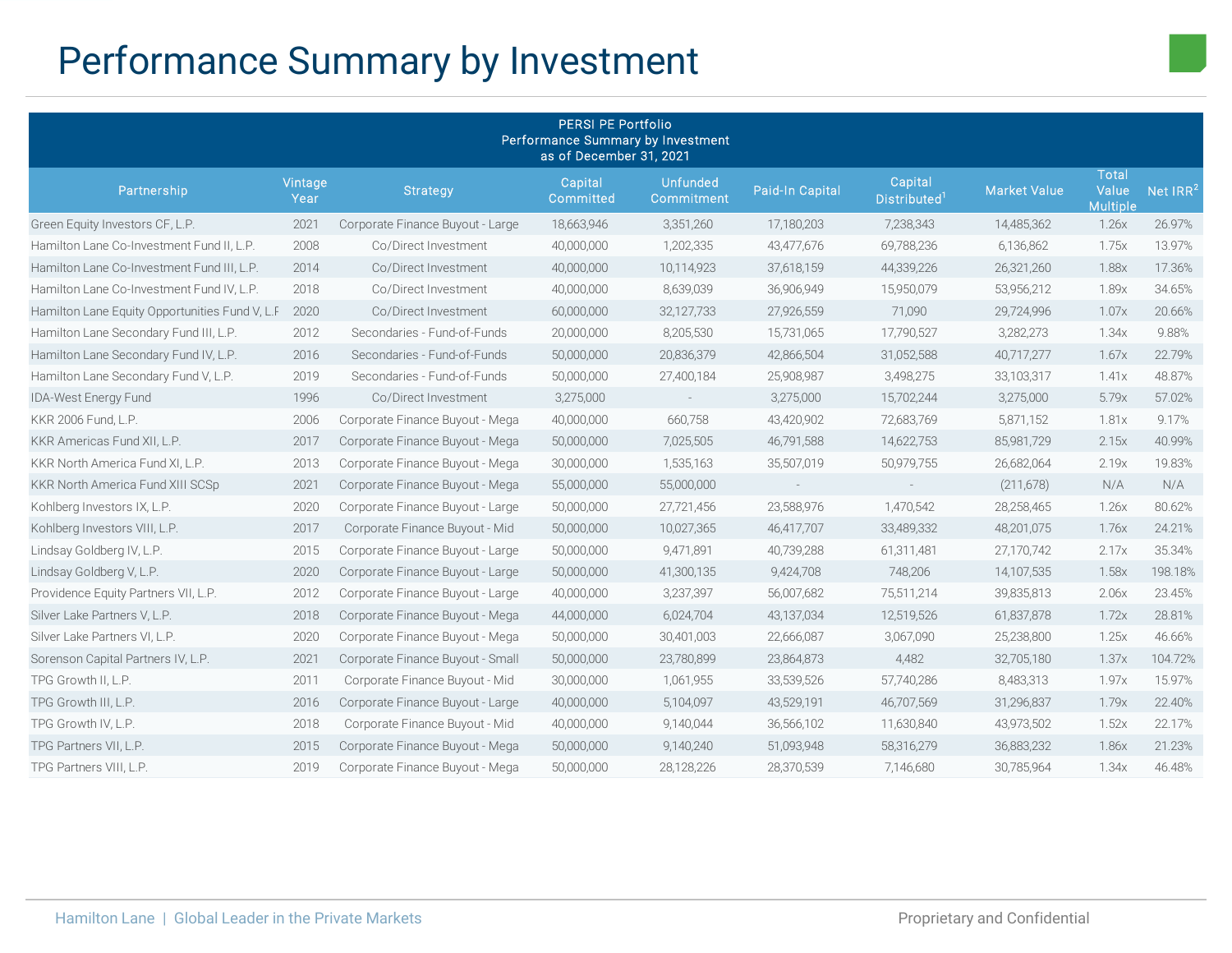## Performance Summary by Investment

| <b>PERSI PE Portfolio</b><br>Performance Summary by Investment<br>as of December 31, 2021 |                 |                                  |                      |                               |                 |                               |                     |                                          |                      |
|-------------------------------------------------------------------------------------------|-----------------|----------------------------------|----------------------|-------------------------------|-----------------|-------------------------------|---------------------|------------------------------------------|----------------------|
| Partnership                                                                               | Vintage<br>Year | Strategy                         | Capital<br>Committed | <b>Unfunded</b><br>Commitment | Paid-In Capital | Capital<br><b>Distributed</b> | <b>Market Value</b> | <b>Total</b><br>Value<br><b>Multiple</b> | Net IRR <sup>2</sup> |
| TPG Tech Adjacencies II, L.P.                                                             | 2021            | <b>Growth Equity</b>             | 60,000,000           | 60,000,000                    |                 | $\overline{\phantom{a}}$      | (306,769)           | N/A                                      | N/A                  |
| TPG Tech Adjacencies, L.P.                                                                | 2019            | Growth Equity                    | 40,000,000           | 9,190,508                     | 33,367,105      | 6,212,077                     | 51,440,306          | 1.73x                                    | 50.03%               |
| Veritas Capital Fund V, L.P.                                                              | 2015            | Corporate Finance Buyout - Mid   | 30,000,000           | 3,538,719                     | 30,977,281      | 39,428,867                    | 73,966,130          | 3.66x                                    | 29.03%               |
| Veritas Capital Fund VI, L.P.                                                             | 2017            | Corporate Finance Buyout - Large | 50,000,000           | 5,048,196                     | 57,314,179      | 35,486,125                    | 169,942,696         | 3.58x                                    | 59.61%               |
| Zesiger Capital Group LLC                                                                 | 1996            | Venture Capital - Multi-Strategy | 152,915,262          |                               | 174,406,234     | 147,839,032                   | 11,028,777          | 0.91x                                    | $(6.05\%)$           |
| <b>Active Portfolio Total</b>                                                             |                 |                                  | \$2,457,281,625      | \$836,645,514                 | \$1,869,358,832 | \$1,467,876,397               | \$1,739,006,363     | 1.72x                                    | 14.97%               |
| Legacy Portfolio Total                                                                    |                 | \$905,245,365                    | \$49,561,265         | \$996,248,176                 | \$1,567,314,068 | \$29,231,103                  | 1.60x               | 10.88%                                   |                      |
| <b>Liquidated Portfolio Total</b>                                                         |                 |                                  | \$617,395,044        | $\sim$                        | \$615,940,121   | \$815,291,948                 |                     | 1.32x                                    | 5.04%                |
| <b>Total Portfolio</b>                                                                    |                 |                                  | \$3,979,922,034      | \$886,206,779                 | \$3,481,547,129 | \$3,850,482,412               | \$1,768,237,465     | 1.61x                                    | 10.39%               |

<sup>1</sup> Capital distributed includes recallable returns of capital, which will increase the unfunded

<sup>2</sup> Portfolio IRR listed above is net of General Partner Fees. The Portfolio Net-Net IRR, inclusive of Hamilton Lane fees is: 10.34%

Legacy Partnerships include partnerships over 10 years old with less than \$5 million in market value and are close to liquidation. There are currently 32 Legacy Partnerships in the Portfolio

Liquidated Partnerships include: Chisholm Partners IV, Enhanced Equity Fund I, Enhanced Equity Fund II, FCI Enclosures Partners II, First Reserve Fund XI, Frazier Technology Ventures II, Furman Selz Investors II, Goense Bounds & Partners A, Gores Capital Partners, Green Equity Investors IV, Hamilton Lane Secondary Fund L.P., Harvest Partners III, J.H. Whitney VI, J.H. Whitney VII, Littlejohn Fund II, Kohlberg Investors V, L.P., Kohlberg Investors VII, L.P., Lindsay Goldberg & Bessemer II, L.P., McCown De Leeuw & Co. IV, Highway 12 Ventures Fund, L.P., Highway 12 Venture Fund II, L.P., Highway 12 Venture Fund II-B, L.P., OCM/GFI Power Opportunities Fund, Providence Equity Partners III, Providence Growth Investors, Saugatuck Capital Company III, Thomas H. Lee Equity Fund IV, and W Capital Partners.

Notes:

- All information on this page is as of December 31, 2021. December 31, 2021 is the latest private equity performance information available. At the end of each quarter, the General Partners report on the value of invested capital. Many General Partners have up to 120 days to provide Limited Partners with financial data, so there is generally a one-quarter "lag" in performance reporting.
- b. Typically, private equity funds will display negative performance during the early years. The negative performance is due to the expensing of managment fees and other partnership expenses while the underlying investments have yet to mature and recognize any material appreciation. This is known as the "J-Curve Effect". However, the fund performance, while in the "J-Curve", is not indicative of how the fund will ultimately perform
- c. The table above reflects the performance of all Private Equtiy Portfolio investments as of December 31, 2021 , inclusive of investments that are historically exited. The reported value figures shown reflect PERSI's position in each investment. The term "N/A" mean not available. The term "N/M" means not meaningful at time of analysis.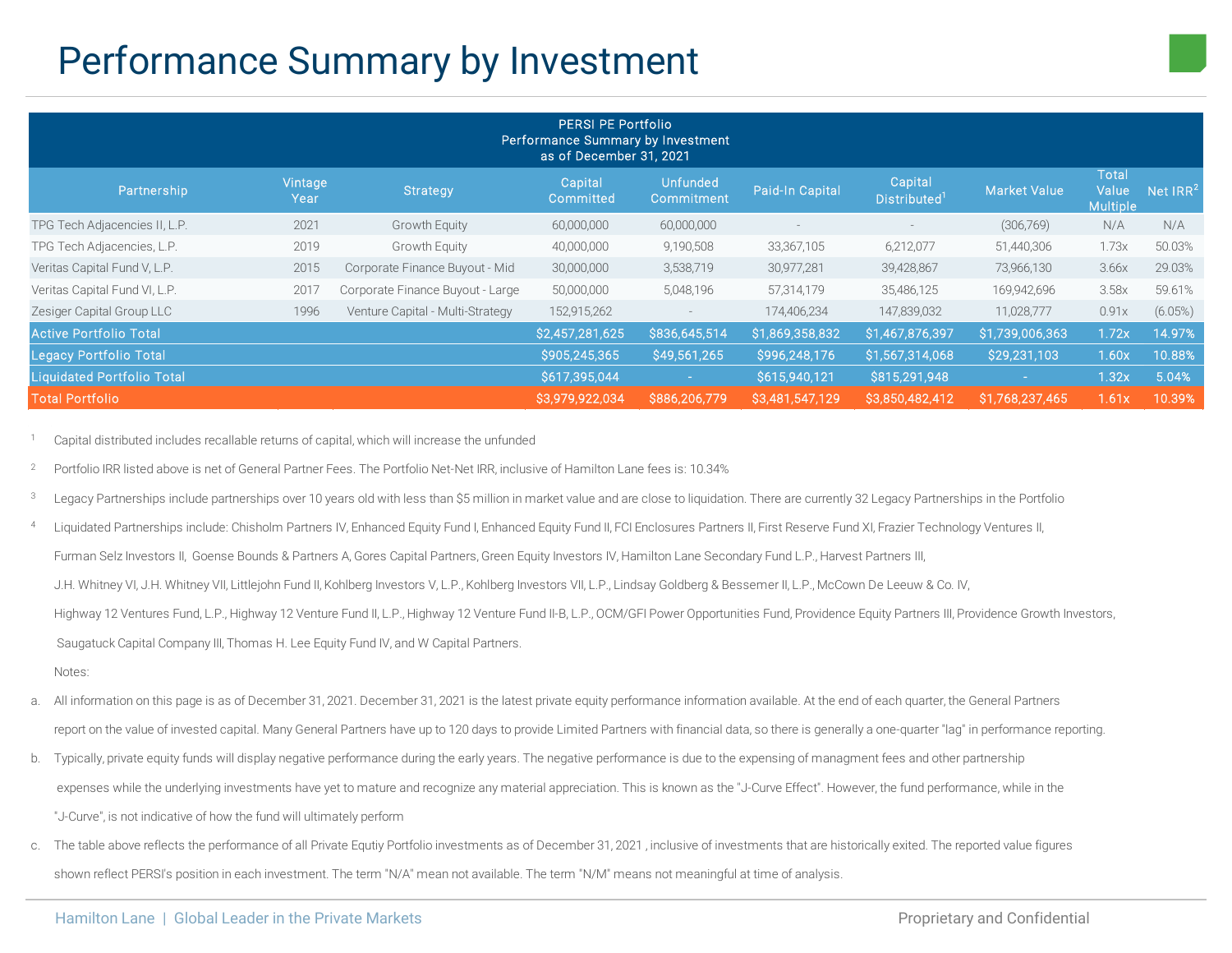# Performance Summary by Strategy



Total Value Multiple

| <b>PERSI PE Portfolio</b><br>Performance Summary by Strategy<br>as of December 31, 2021 |                      |                                      |                 |                                     |                 |                                       |                |  |  |
|-----------------------------------------------------------------------------------------|----------------------|--------------------------------------|-----------------|-------------------------------------|-----------------|---------------------------------------|----------------|--|--|
| Strategy                                                                                | Capital<br>Committed | <b>Unfunded</b><br><b>Commitment</b> | Paid-In Capital | Capital<br>Distributed <sup>1</sup> | Market Value    | <b>Total Value</b><br><b>Multiple</b> | <b>Net IRR</b> |  |  |
| Co/Direct Investment                                                                    | \$231,708,492        | \$53,976,531                         | \$198,181,682   | \$182,643,624                       | \$119,730,187   | 1.53x                                 | 8.69%          |  |  |
| Corporate Finance Buyout - Large                                                        | 743,138,298          | 174,069,222                          | 642,275,181     | 699,400,376                         | 486,601,198     | 1.85x                                 | 14.46%         |  |  |
| Corporate Finance Buyout - Mega                                                         | 1,224,976,094        | 306,798,877                          | 1,040,186,919   | 1,005,829,695                       | 690,677,047     | 1.63x                                 | 11.15%         |  |  |
| Corporate Finance Buyout - Mid                                                          | 506,937,464          | 98,491,510                           | 457,238,817     | 649,068,564                         | 192,240,860     | 1.84x                                 | 13.16%         |  |  |
| Corporate Finance Buyout - Small                                                        | 476,523,187          | 60,287,277                           | 416,215,594     | 496,089,101                         | 92,499,149      | 1.41x                                 | 8.23%          |  |  |
| Distressed Debt - Control                                                               | 124,000,000          | 38,266,863                           | 148,502,099     | 160,708,936                         | 12,849,654      | 1.17x                                 | 6.21%          |  |  |
| <b>Growth Equity</b>                                                                    | 160,000,000          | 70,829,823                           | 99,951,202      | 101,249,567                         | 65,815,029      | 1.67x                                 | 11.36%         |  |  |
| Secondaries - Fund-of-Funds                                                             | 180,000,000          | 58,896,833                           | 139,955,816     | 115,422,445                         | 77,411,049      | 1.38x                                 | 8.80%          |  |  |
| Venture Capital - Early Stage                                                           | 25,133,581           | 20,987,735                           | 4,628,932       | 453                                 | 4,222,290       | 0.91x                                 | $(13.94\%)$    |  |  |
| Venture Capital - Multi-Strategy                                                        | 307,504,919          | 3,602,108                            | 334,410,888     | 440,069,651                         | 26,191,003      | 1.39x                                 | 5.88%          |  |  |
| <b>Total Portfolio</b>                                                                  | \$3,979,922,034      | \$886,206,779                        | \$3,481,547,129 | \$3,850,482,412                     | \$1,768,237,465 | 1.61x                                 | 10.39%         |  |  |

<sup>1</sup> Capital distributed includes recallable returns of capital, which will increase the unfunded.